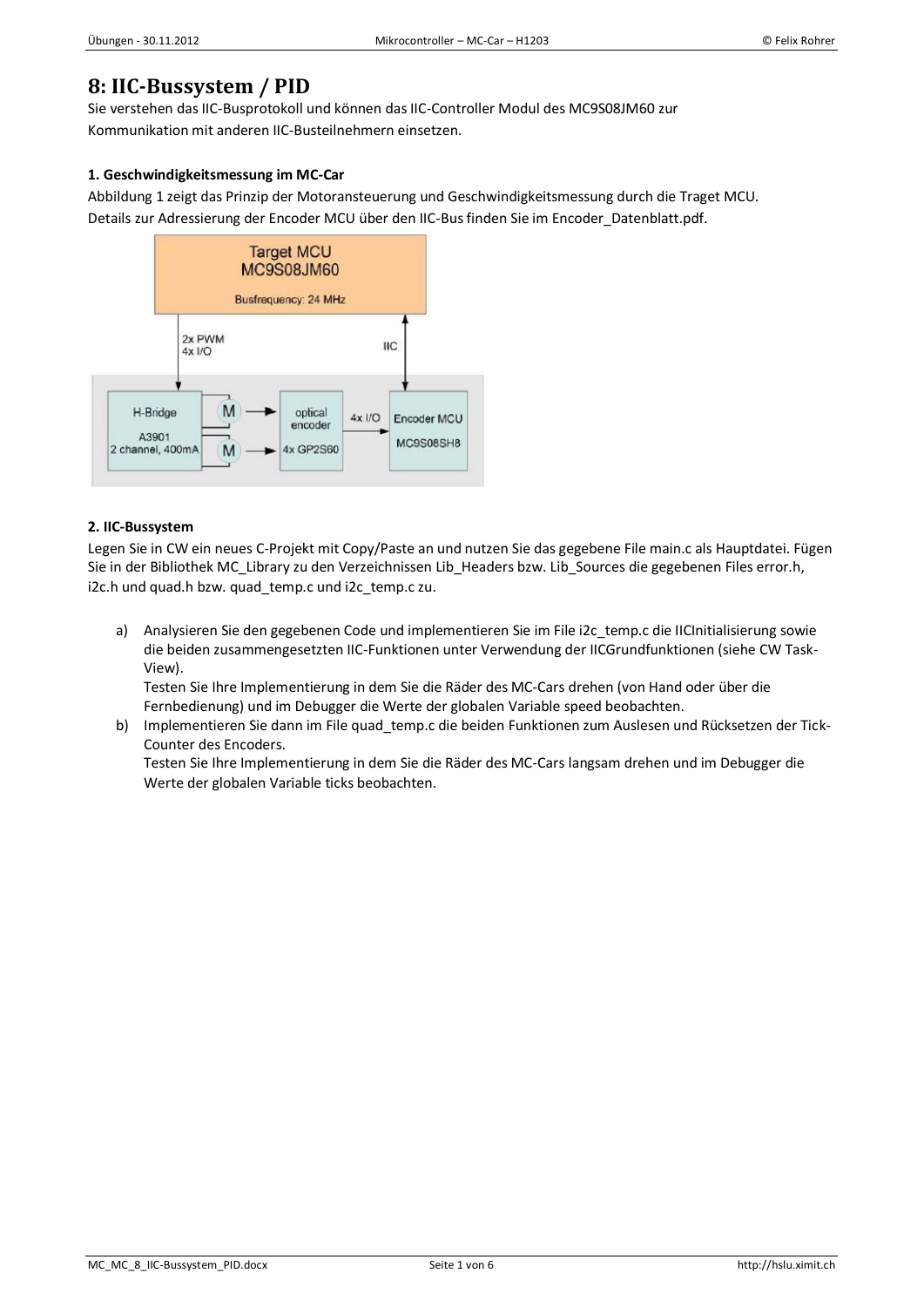#### i2c.c

## **[…]**

//-------------------------------------------------------------------------------------------------- // I 2 C - Z U S A M M E N G E S E T Z T E F U N K T I O N E N //--------------------------------------------------------------------------------------------------

```
/**
* Prüft, ob ein I2C-Device antwortet.
 *
 * @param [in] ucAdr
       die I2C-Adresse des gewünschten Gerätes
 *
* @return<br>* EC SUCCESS
 * EC_SUCCESS falls der Slave immer mit ACK geantwortet hat 
 * EC_I2C_NO_ANSWER falls I2C-Gerät nicht geantwortet hat
*/
tError i2cTest(uint8 adr)
{
  tError result;
 result = i2cStart(adr, FALSE);
  if (result != EC_SUCCESS) return result;
  i2cStop(); 
  return EC_SUCCESS;
}
/**
 * Liest Daten von einem I2C-Gerät dass zusätzlich ein
 * Befehls-Byte benötigt.
 *
 * @param [in] adr
 * die I2C-Adresse des gewünschten Gerätes
  @param [in] cmd
       der gewünschte Befehl (Laut Datenblatt vom Slave)
  @param [out] data
       die zu sendenden Daten
  @param [in] length
       die Anzahl Bytes, die gesendet werden.
 *
 * @return
       EC_SUCCESS falls der Slave immer mit ACK geantwortet hat<br>EC_I2C_NAK falls kein ACK empf. wurde.
       EC_I2C_NAK falls kein ACK empf. wurde.<br>EC_I2C_NO_ANSWER falls I2C-Gerät nicht geant
                          * ECOLEC in Technicht geantwortet hat
 */
tError i2cReadCmdData(uint8 adr, uint8 cmd, uint8 *data, uint8 length)
{
  tError result;
 result = i2cStart(adr, TRUE); \frac{1}{2} // adr senden -> WRITE
  if (result != EC_SUCCESS) return result; // bei einem Error abbrechen
 result = i2cSendData(\&cmd, 1); // cmd senden
  if (result != EC_SUCCESS) return result; // bei einem Error abbrechen
 result = i2cRepeatedStart(adr, FALSE); // adr senden -> READ
  if (result != EC_SUCCESS) return result; // bei einem Error abbrechen
  i2cReceiveData(data, length); // Daten empfangen (i2cStop wird automatisch aufgerufen)
 return EC_SUCCESS; // Success
}
```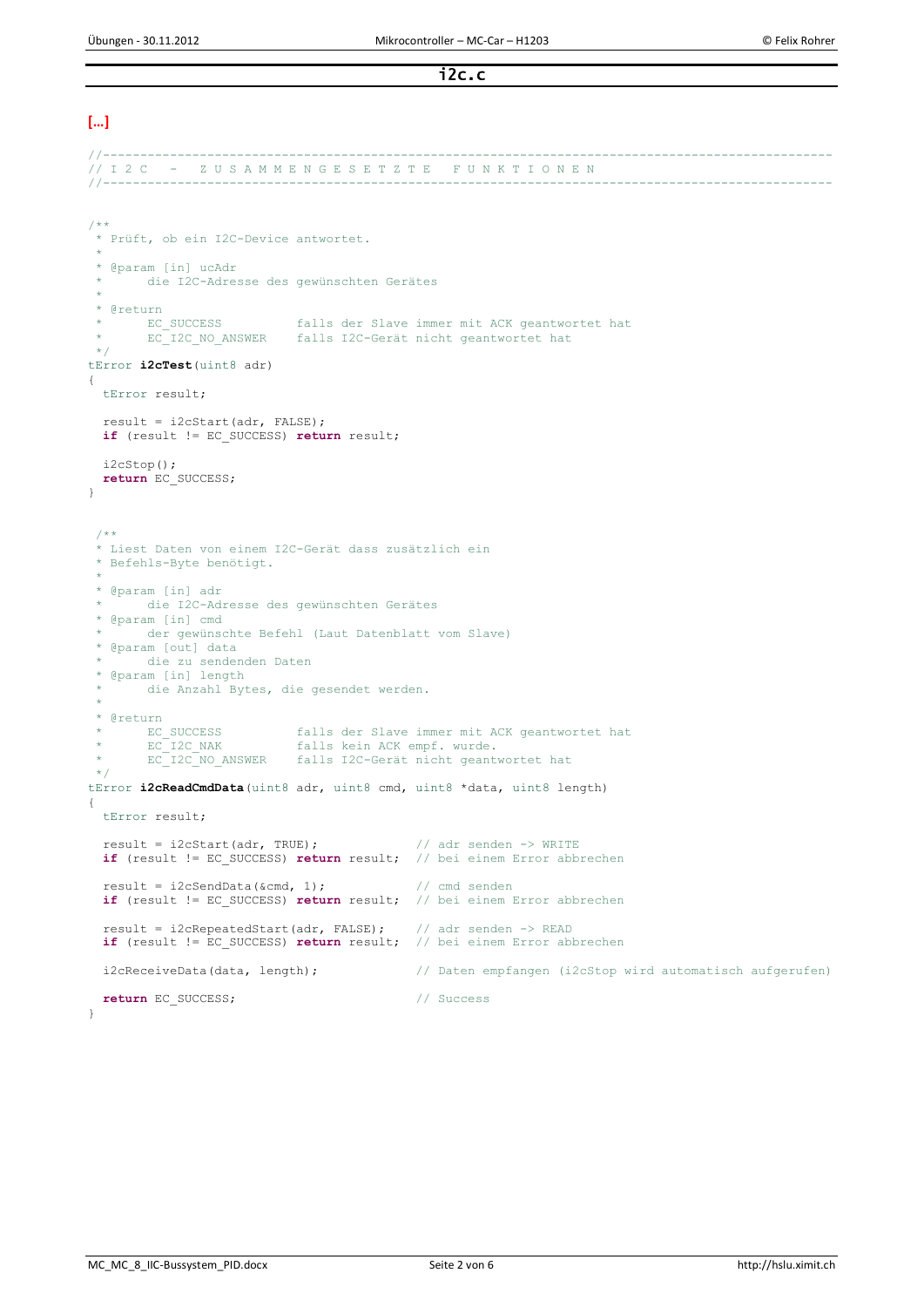```
7*** Sendet Daten zu einem I2C-Gerät, das zusätzlich ein
* Befehls-Byte benötigt.
 *
 * @param [in] adr
        die I2C-Adresse des gewünschten Gerätes
   @param [in] cmd
         der gewünschte Befehl (Laut Datenblatt vom Slave)
 * @param [in] data
 * die zu sendenden Daten
 * @param [in] length
        die Anzahl Bytes, die gesendet werden.
 *
 * @return<br>* EC SUCCESS
         EC_SUCCESS falls der Slave immer mit ACK geantwortet hat<br>EC_I2C_NAK falls kein ACK empf. wurde.
                                 falls kein ACK empf. wurde.
         EC_I2C_NO_ANSWER falls I2C-Gerät nicht geantwortet hat
 */
tError i2cWriteCmdData(uint8 adr, uint8 cmd, uint8 *data, uint8 length)
{
   tError result;
result = i2cStart (adr, TRUE); \frac{1}{c} adr senden (write)
 if (result != EC_SUCCESS) return result; // bei einem Error abbrechen
  result = i2cSendData(\&cmd, 1); // cmd senden
   if (result != EC_SUCCESS) return result; // bei einem Error abbrechen
   result = i2cSendData(data, length); // data senden
   if (result != EC_SUCCESS) return result; // bei einem Error abbrechen
  i2cStop();<br>
\text{return EC SUCESS;}<br>
\frac{1}{2} \frac{1}{2} \frac{1}{2} \frac{1}{2} \frac{1}{2} \frac{1}{2} \frac{1}{2} \frac{1}{2} \frac{1}{2} \frac{1}{2} \frac{1}{2} \frac{1}{2} \frac{1}{2} \frac{1}{2} \frac{1}{2} \frac{1}{2} \frac{1}{2} \frac{1}{2} \frac{1}{2} \frac{1}{2return EC SUCCESS;
}
/**
* Initialisiert den I2C-Bus
* /
void i2cInit()
{
   // enable I2C with 400 kHz SCL clock frequency
   // Bus speed = 24MHz
 // 24'000 / 400 => 60 -> 2 * 30<br>
IICF_MULT = 0x01; // 0x01 m<br>
IICF_ICR = 0x05; // 0x05 io
IICF MULT = 0x01; // 0x01 mul = 02
IICF ICR = 0x05; // 0x05 icr = 30
  IICC IICEN = 1; // I2C einschalten
}
```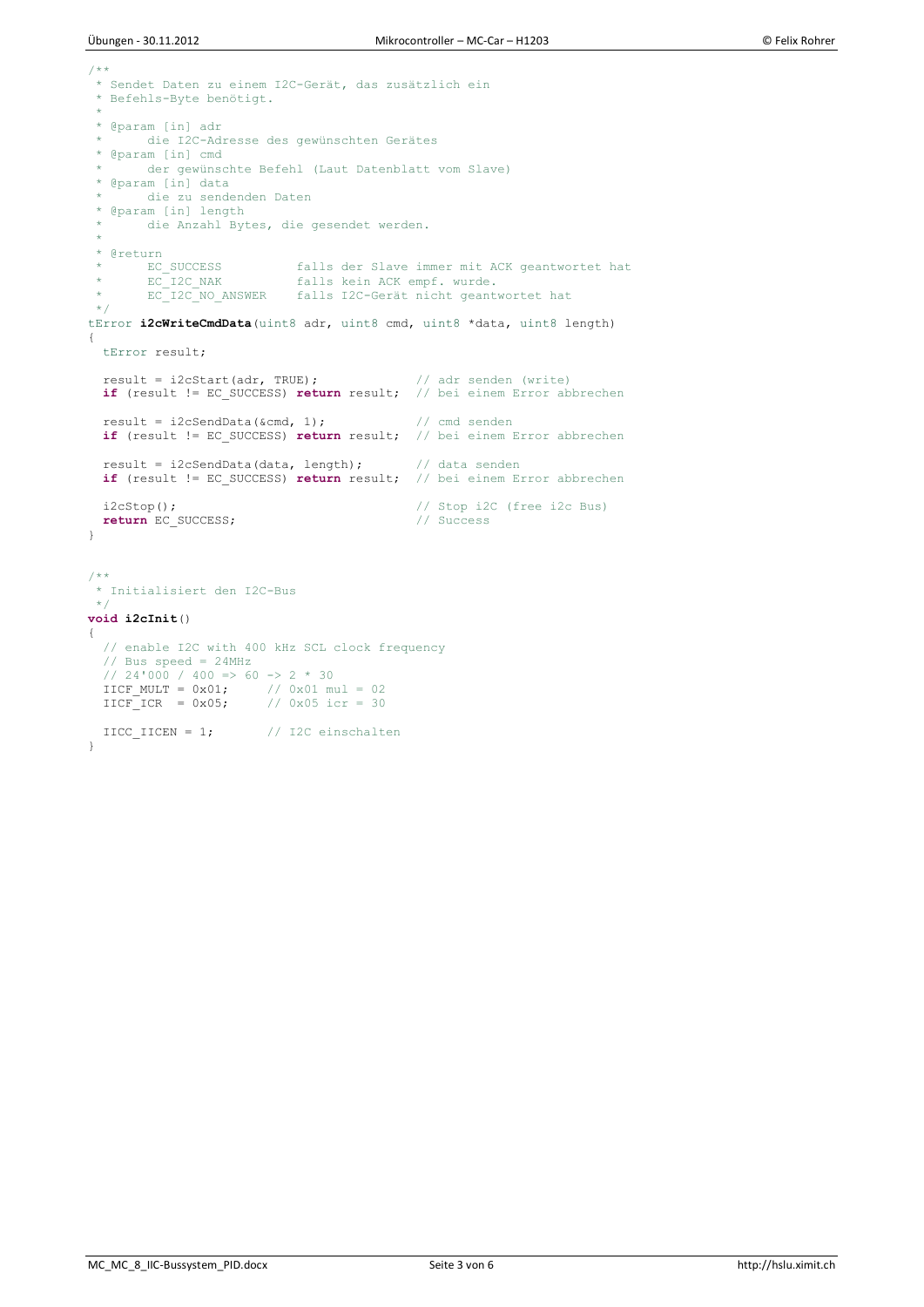```
quad.c 
#include "platform.h"
#include "quad.h"
#include "i2c.h"
#define I2C_QUAD_ADR 0x54
#define QUAD_STATUS_CONTROL 0
#define QUAD_SPEED 1<br>
#define QUAD_TICKS 5
#define QUAD_TICKS 5<br>
#define OUAD_ERRORS 9
#define QUAD_ERRORS 9
#define QUAD_CARRIER_MODULO 11
typedef union // Register 00: control/status
{
  unsigned char Byte;
  struct
  {
    tQuadMode encMode :2; // Bit[0-1]: Encoder Mode: 0=off, 1=Encoder, 2=Calibration 
uint8 encResetTicks :1; \frac{1}{1} / Bit[2]: 1 = resets ticks left & right
uint8 encResetError :1; // Bit[3]: 1 = resets error counter
uint8 carrierEnable :1; // Bit[4]: 0=off, 1=on
uint8 oledEnable :1; \qquad // Bit[5]: 0=off, 1=on
   uint8 reserved :1; //<br>uint8 power :1; //
                                       // Bit[7]: 1=power off immediately
  } Bits;
} tQuadStatusControlReg;
typedef union
{
  struct
   {
    tQuadStatusControlReg statusControl;
    int16 speedL;
    int16 speedR; 
    int16 ticksL;
    int16 ticksR;
    uint8 errorL;
    uint8 errorR;
    uint16 carrierModulo;
  } tFields;
  char data[sizeof(tFields)];
} tQuadReg;
/**
* Returns the operating mode
 * 
* @return
     a tQuadMode enum value.
\star /
tQuadMode quadGetMode(void)
{
  tQuadStatusControlReg sc;
 tError result = i2cReadCmdData(I2C QUAD ADR, QUAD STATUS CONTROL, &sc.Byte,
sizeof(tQuadStatusControlReg));
  if (result == EC_SUCCESS) return sc.Bits.encMode;
  return qmUnkownError;
\overline{1}
```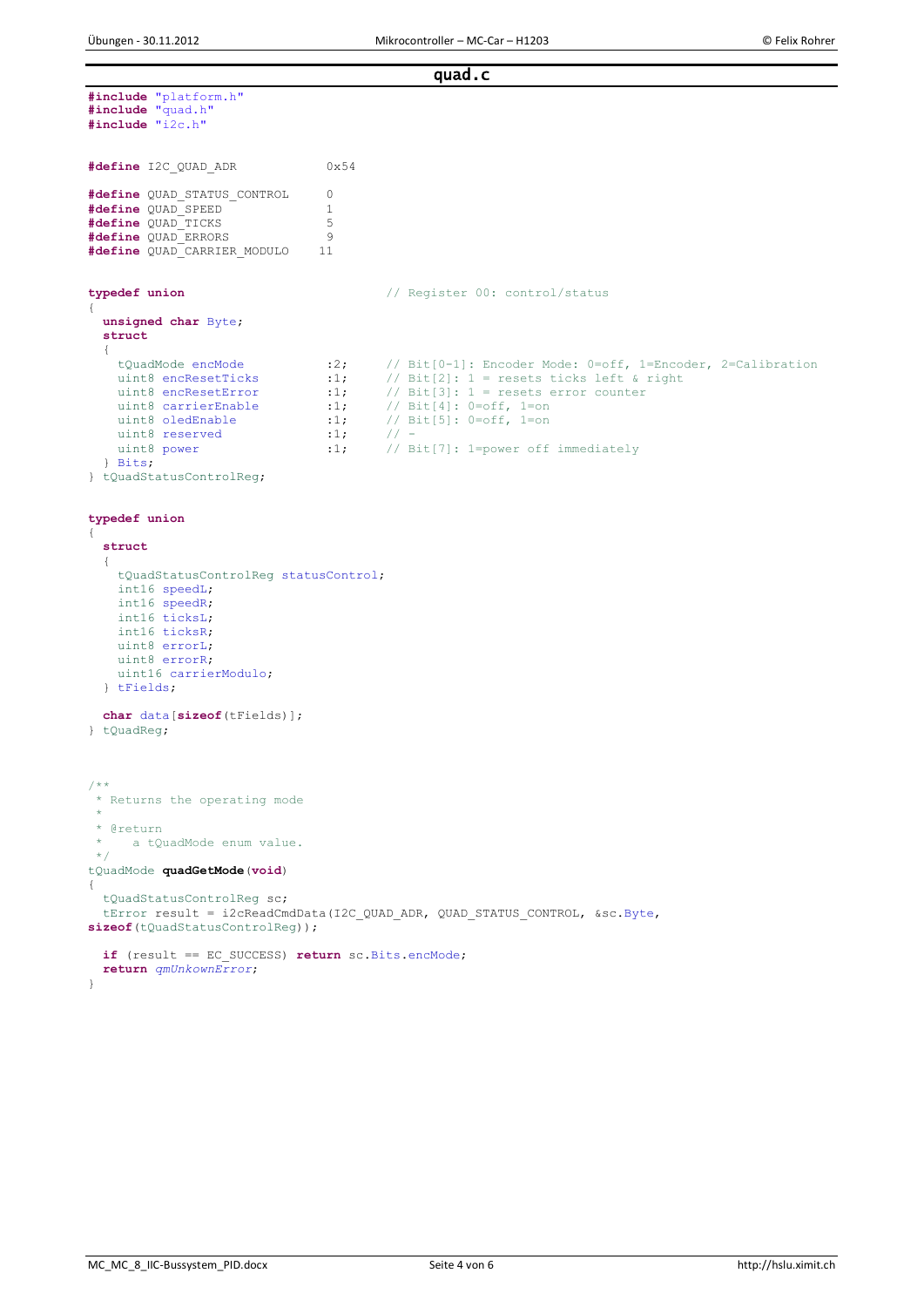```
/**
* Sets the operating mode:
* - 0 => Off (power saving mode)
* - 1 => normal operating mode
* - 2 => calibration mode
 * - 3 \Rightarrow reserved
 * 
 * @param [in] mode
     a pointer to a tOuadMode structure.
 * 
 * @return
      EC SUCCESS if the command was executed sucessfully
      EC_I2C_NAK if the device answered with an NAK
      EC<sup>I2C</sup>NO ANSWER if the device did not answer (wrong address?)
 */
tError quadSetMode(tQuadMode mode)
{
   tQuadStatusControlReg sc; 
  tError result = i2cReadCmdData(I2C_QUAD_ADR, QUAD_STATUS_CONTROL, &sc.Byte, 
sizeof(tQuadStatusControlReg));
  if (result == EC_SUCCESS)
  {
    sc.Bits.encMode = (uint8)mode;
     result = i2cWriteCmdData(I2C_QUAD_ADR, QUAD_STATUS_CONTROL, (char*)&sc, 
sizeof(tQuadStatusControlReg));
 }
  return result; 
}
7*** Returns the speed of the left and right wheel.
* The Speed is in mm/sec.
 * 
 * @param [out] speed
     a pointer to a tQuadSpeed structure that includes both speed values
 * 
 * @return
     EC SUCCESS if the command was executed sucessfully
      EC_I2C_NAK if the device answered with an NAK
      EC_I2C_NO_ANSWER if the device did not answer (wrong address?)
*/
tError quadGetSpeed(pQuadSpeed speed)
{
  return i2cReadCmdData(I2C_QUAD_ADR, QUAD_SPEED, (char*)speed, sizeof(tQuadSpeed));
}
/**
* Returns both ticks counter (left and right)
 * 
* @param [out] ticks
     a pointer to a tQuadTicks structure that includes both counters
 * 
* @return
     EC SUCCESS if the command was executed sucessfully
      EC<sup>I2C_NAK</sup> if the device answered with an NAK
      EC_I2C_NO_ANSWER if the device did not answer (wrong address?)
*/
tError quadGetTicks(pQuadTicks ticks)
{
  return i2cReadCmdData(I2C_QUAD_ADR, QUAD_TICKS, (char*)ticks, sizeof(tQuadTicks));
}
```